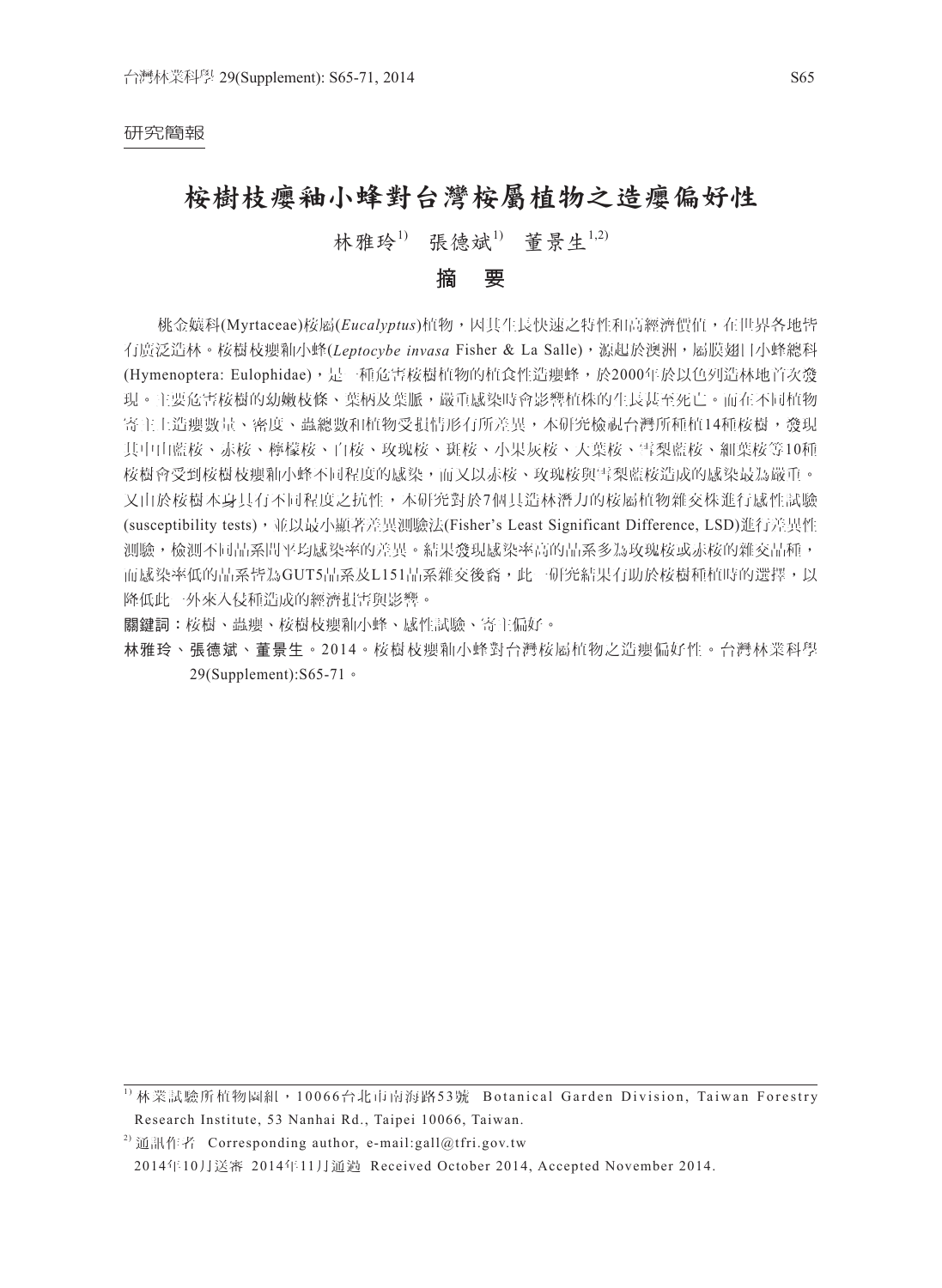Research note

# **Susceptibility Tests of Various** *Eucalyptus* **Host Species to**  *Leptocybe invasa* **in Taiwan**

Ya-Ling Lin,<sup>1)</sup> Te-Pin Chang,<sup>1)</sup> Gene-Sheng Tung<sup>1,2)</sup>

### 【Summary】

Eucalyptus trees are the collective name of the genus *Eucalyptus* which is in the family Myrtaceae. These are globally well-known species with fast-growing characteristics and economic value. *Leptocybe invasa* Fisher & La Salle (Hymenoptera: Eulophidae), the gall wasp of eucalyptus trees, originated in Australia. In 2000, the gall wasp was discovered in Israel. It causes damage to young eucalyptus branches, petioles and veins. It can affect the growth of plants and cause serious infections and even death. The gall quantity, density, and plants damaged varied among various host species. In this study, we found that 10 eucalyptus species were affected by *L. invasa*, but with different extents of infection: *E. amplifolia*, *E. camaldulensis*, *E. citriodora*, *E. dunii*, *E. grandis*, *E. maculata*, *E. propinqua*, *E. robusta*, *E. saligna*, and *E. tereticornis*. Among them, *E. camaldulensis*, *E. grandis*, and *E. saligna* were the 3 most vulnerable ones. Because of variable degrees of resistance of these species of eucalyptus, we carried out susceptibility tests on 7 different known strains of eucalyptus using Fisher's least significant difference (LSD) test. We found that most of hybrid strains from *E. grandis* and *E. camaldulensis* had higher infection rates by *L. invasa* than did the other strains. On the contrary, hybrids from strains GUT5 and L151 had lower infection rates. The results can help us choose suitable strains to protect against *L. invasa.*

**Key words:** eucalyptus, gall, *Leptocybe invasa*, susceptibility tests, host preferences

**Lin YL, Chang TP, Tung GS. 2014.** Susceptibility tests of various *Eucalyptus* host species to *Leptocybe invasa* in Taiwan. Taiwan J For Sci 29(Supplement):S65-71.

#### 緒 言

原生長於澳洲的桉樹,為世界三大類生長 快速樹種之一,纖維適宜製漿,具高經濟價值 (Rejmánek and Richardson 2011), 在世界各地 廣為種植,是重要的商用樹種之一,在世界各 地大面積造林,直到2012年,已經有96個國家 引進栽植(Anon 2013)。早期桉樹的蟲害不多, 然而近年來,造癭的釉小蜂科肆虐歐洲以及各 大陸,危害桉樹幼嫩枝條,葉柄及葉脈,嚴重 感染時會影響植株的生長甚至死亡,造成許多 國家的重大經濟損失。全世界已知有4000多 種已經被描述的釉小蜂科昆蟲,原先出現在澳

洲,自1987年紐西蘭就記錄到桉樹葉片上的釉 小蜂(Raman and Withers 2003), 直到2000年, 中東、南歐與北非的桉樹造林被釉小蜂科昆蟲 嚴重侵害,造成許多桉樹林死亡,製漿產量大 減(Aytar 2006, Branco et al. 2006, Costa et al. 2008, Nyeko and Nakabonge 2008, Wiley and Skelley 2008, Nyeko et al. 2009, Wu et al. 2009, Kulkarni 2010)。

台灣於2 0 1 0年在臺北與雲林發現桉樹上 有蟲害病徵(Tung and La Salle 2010), 經由鑑 定確定其為2004年所發表的*Leptocybe invasa*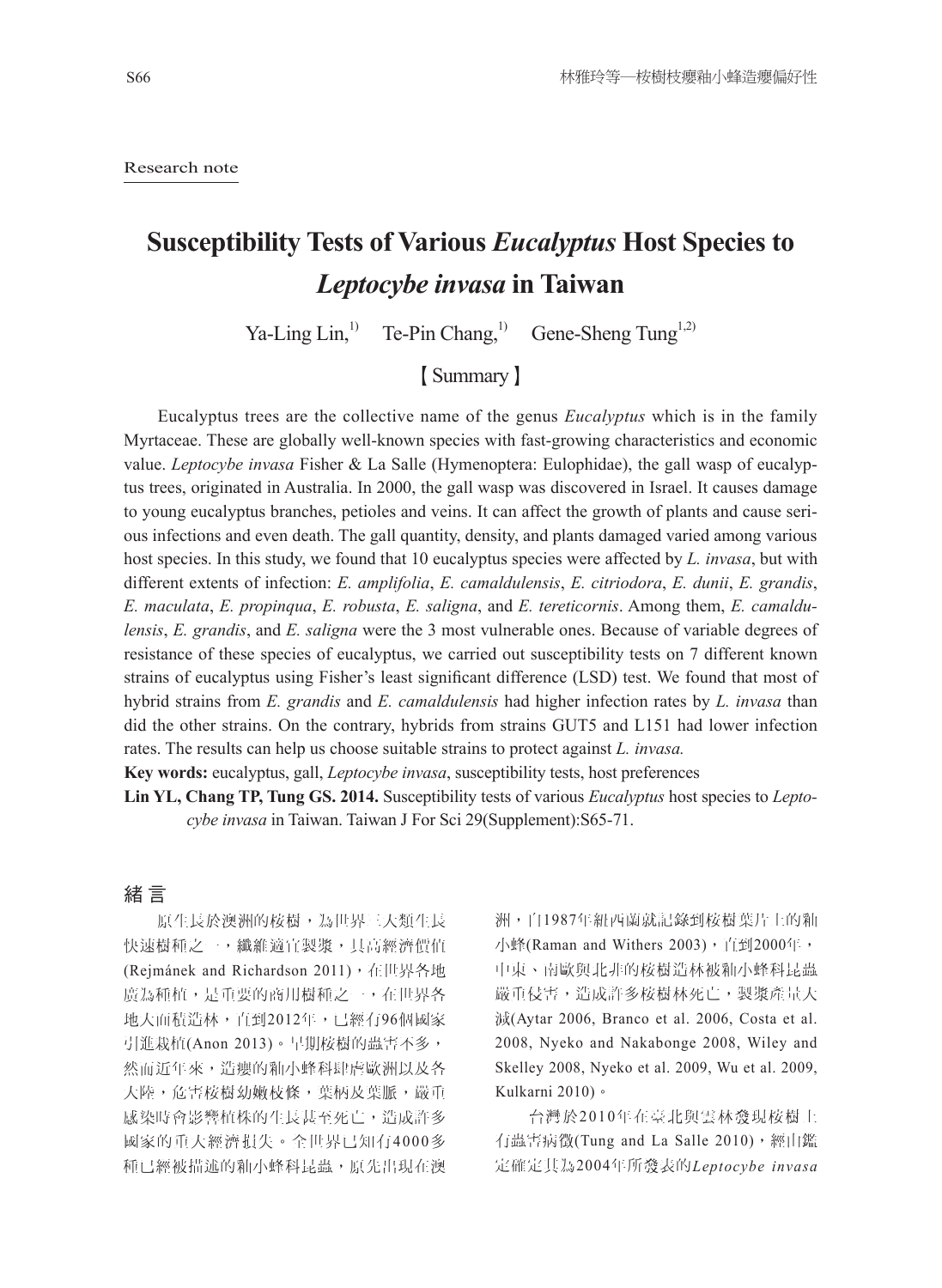(Hymenoptera: Eulophidae),中文定名為桉樹 枝癭釉小蜂。其寄主植物範圍涵蓋三個亞屬 (*Exsertaria*、*Latoangulata*、*Maidenaria*)及其 雜交種,已記錄寄主包括鹽風桉(*Eucalyptus botryoides*)、蘋果桉(*E. bridgesiana*)、赤桉 (*E. camaldulensis*)、藍桉(*E. globulus*)、雪桉 (*E. gunii*)、玫瑰桉(*E. grandis*)、大葉桉(*E. robusta*)、雪梨藍桉(*E. saligna*)、細葉桉(*E. tereticornis*)、多枝桉(*E. viminalis*)與直幹桉 (*E. maidenii*)等,其中以赤桉受桉樹枝癭釉小 蜂的危害最為嚴重。雜交種中,玫瑰桉與赤桉 的雜交種(*E. grandis*×*E. camaldulensis*)亦被 感染,中國廣西的尾葉桉與細葉桉的雜交種(*E. urophylla*×*E. tereticornis*)亦於2007年受到危害 (Mendel et al. 2004, Jacob et al. 2007)。

桉樹枝癭釉小蜂的分佈於亞洲地區的中 國、越南、泰國、印度、土耳其、伊朗、以 色列、約旦、敘利亞;非洲地區的阿爾及利 亞、衣索比亞、肯亞、摩洛哥、坦尚尼亞、烏 干達、南非;歐洲地區的希臘、義大利、西班 牙、葡萄牙以及澳洲等地皆有其分佈(Mendel et al. 2004, Branco et al. 2005, Aytar 2006, Jacob et al. 2007, Anagnou-Veroniki et al. 2008), 台灣 地區則自受害報導後(Tung and La Salle 2010), 全台危害現況尚須進一步確認。

而桉樹枝癭釉小蜂在不同寄主植物上造 癭數量、密度、總蟲數和植物受損情形有所 差異,顯示其具有不同程度之抗性(Thu et al. 2009, Basavanagoud et al. 2010, Javaregowda and Prabhu 2010, Jhala et al. 2010, Kumari et al. 2010, Nyeko et al. 2010)。因此對於台灣現有不 同寄主植物應有不同的評估感染程度基準,以 便決定該植株的防治處理方式並判斷野外的感 染入侵情形,達到有效監控管理桉樹枝癭釉小 蜂入侵的目標。

材料與方法

一、桉樹枝癭釉小蜂在台灣分布及寄主種類 自2010年開始在全台各地桉樹苗圃、造林 地、行道樹與綠地植栽,檢視桉樹是否受到桉

樹枝癭釉小蜂感染,若有感染情況,記錄桉樹 種類與定位座標。另外由文獻及資料庫收集桉 樹枝癭釉小蜂在全球的分布位置。

二、桉樹屬寄主植物對桉樹枝癭釉小蜂的感 性試驗

本試驗利用具有造林潛力的品系,分 別為赤桉(*Eucalyptus camaldulensis*)、玫瑰 桉(*E. grandis*)、細葉桉(*E. tereticornis*)與 尾葉桉(*E. urophylla* )之雜交種,共選取7個 雜交品系進行桉樹屬寄主植物對桉樹枝癭 釉小蜂的感性試驗,分別為:品系1. CG43 -  $E.$   $camaldulensis \times E.$   $grandis$ ; 品系2.  $GU \times LH303 - (E. *grandis* × E. *urophylla*) × (E.$ *grandis*×*E. urophylla*);品系3. L151×L151 - *E. camaldulensis*×*E. camaldulensis*;品系4.  $L151 \times L151$  - (*E. tereticornis*  $\times$  *E. grandis*) $\times$  *E. camaldulensis*;品系5. L151×LH303 - *E. camaldulensis*×(*E. grandis*×*E. urophylla*); 品系6. TG47×LH303 - (*E. tereticornis*×*E. grandis*)×(*E. grandis*×*E. urophylla*);品系7. GUT5 - *E. grandis*×*E. urophylla*。每品系各 10株,苗高約1 m。待確定植株無任何桉樹枝 癭釉小蜂之危害後,為避免其他昆蟲之干擾, 每株植株分別套入網袋,於各網袋中放入桉樹 釉小蜂雌、雄蟲各5隻,於8週後拆除網袋, 並計數各植株桉樹釉小蜂感染狀況。以全株的 葉片數為分母,感染蟲癭的葉片數為分子,計 算每株的感染率。以單因子變異數分析(one way ANOVA)其是否有顯著差異,再進一步以 最小顯著差異測驗法(Fisher's Least Significant Difference, LSD)進行差異性測驗,檢測不同品 系間平均感染率的差異。

#### 結果與討論

一、桉樹枝癭釉小蜂在台灣分布及寄主種類

目前檢視台灣地區所種植之14種桉樹,其 中以山藍桉、赤桉、檸檬桉、白桉、玫瑰桉、 斑桉、小果灰桉、大葉桉、雪梨藍桉、細葉桉 等10種桉樹會受到桉樹枝癭釉小蜂不同程度的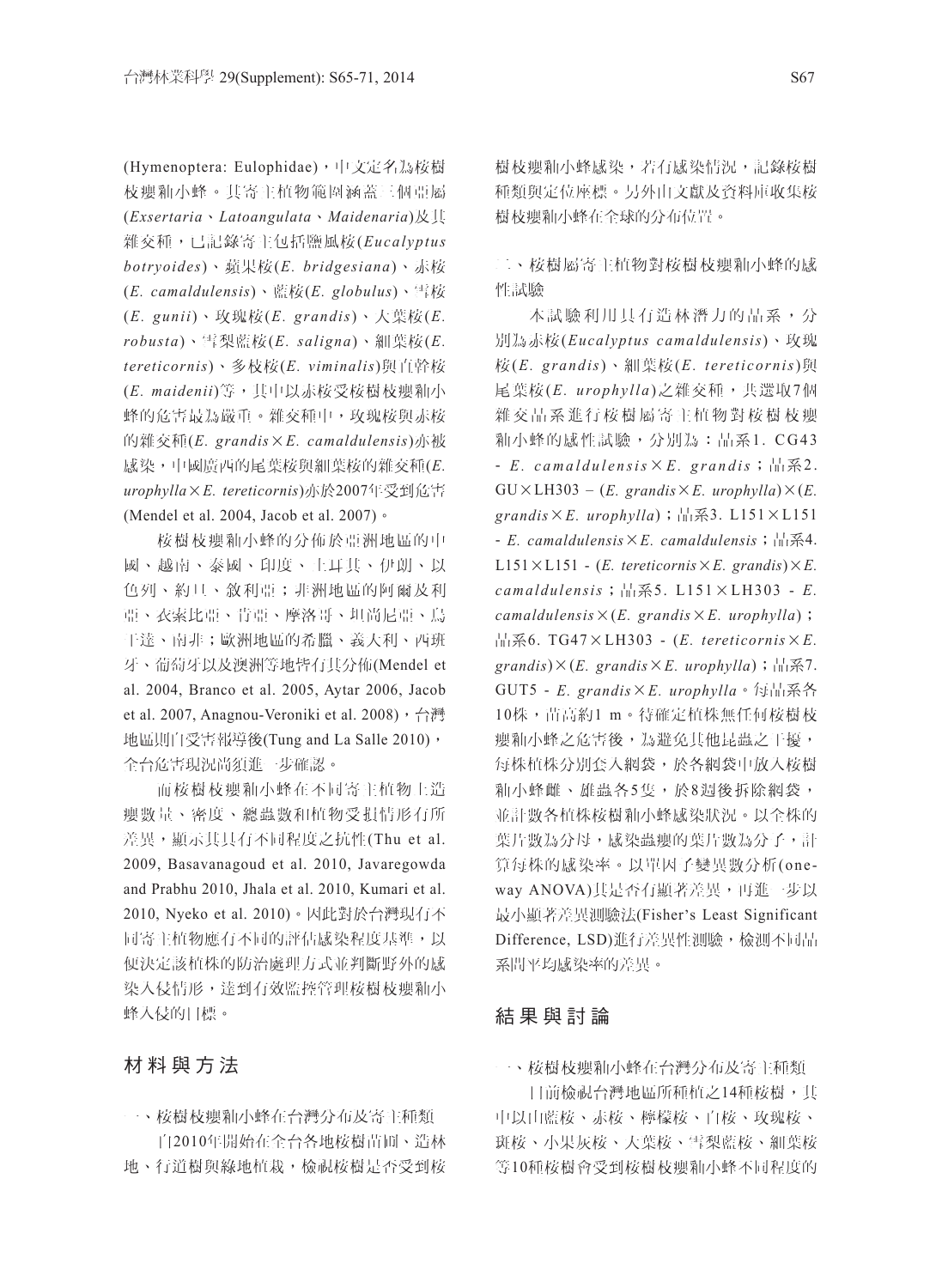感染;脂桉、樹膠桉、灰桉和尾葉桉等4種桉樹 未發現感染(Table 1)。而這些桉樹種類在台灣 主要用於造林(Chen et al. 1995)或做為無尾熊的 食草。

在台灣各地檢視桉樹的結果,目前在台北 (木柵動物園、淡水苗圃、林試所苗圃)、雲林 (古坑行道樹)、嘉義(苗圃)及金門(植物園苗圃) (Fig. 1)發現桉樹上有蟲害病徵,大部分為桉樹 苗或新種植株遭感染,周圍的長期造林地或植 栽大部分未發現感染。近期在金門及古坑亦發 現栽種較久的行道樹或造林地開始感染,雖然 桉樹枝癭釉小蜂主要危害年輕的苗木,大樹較 不易受蟲癭影響其生理及生長,但仍須持續監 控大樹是否受蟲癭影響生長,並針對大樹尋求 有效的防治方式。此外,當務之急為減緩新造 林地的蟲害,並避免繼續擴散,以及有效控管 苗圃的新生苗。

二、桉樹屬寄主植物對桉樹枝癭釉小蜂的感 性試驗

桉樹枝癭釉小蜂對7個桉樹品系的感染率 顯著不同(one-way ANOVA, F<sub>6.63</sub> = 7.037, *p* < 0.001),最小顯著差異測驗法(Fisher's Least Significant Difference, LSD) 檢測不同品系間平 均感染率的差異,結果品系1、品系2、品系4及 品系6的感染率顯著高於品系3及品系7,而品系 5則介於中間(Fig. 2, LSD = 0.079)。被感染率高 的品系多為包含玫瑰桉或赤桉的雜交品種,而 感染率低的品系為品系GUT5及品系L151的再 雜交種。

低感性的品系如脂桉、樹膠桉、灰桉與尾 葉桉等,仍需控制其蟲量,避免成為感染源, 而影響其他高感性的寄主植物種類。

#### 結 論

在台灣目前已知桉樹枝癭釉小蜂會在10種 桉樹上造癭,感性實驗顯示偏好玫瑰桉、赤桉 的雜交品系,在野外則發現對玫瑰桉、赤桉及 雪梨藍桉會造成較嚴重的感染,一旦在這些種 類發現病徵,必須立即處理,以避免樹木嚴重 感染,並降低感染源。

未來育林人員可以依照試驗結果,選擇非 感性植株選育抗蟲雜交品系,並避免在田間繼 續種植高感性品系。

#### 誌 謝

本試驗執行過程,特別感謝林業試驗所 鍾振德博士、魏濟昀先生提供試驗苗木品種與

| No. | Scientific name  | Infection type      | Utility                    |
|-----|------------------|---------------------|----------------------------|
|     | E. amplifolia    | infected            | reforestation/koala's diet |
| 2   | E. camaldulensis | severely infected   | reforestation/koala's diet |
|     | E. citriodora    | moderately infected | reforestation              |
| 4   | E. dunii         | infected            | reforestation/koala's diet |
| 5   | E. grandis       | severely infected   | reforestation/koala's diet |
| 6   | E. maculata      | infected            | reforestation/koala's diet |
|     | E. propinqua     | infected            | reforestation/koala's diet |
| 8   | E. robusta       | infected            | reforestation/koala's diet |
| 9   | E. saligna       | severely infected   | reforestation/koala's diet |
| 10  | E. tereticornis  | infected            | reforestation/koala's diet |
| 11  | E. microcorys    | non-infected        | reforestation/koala's diet |
| 12  | E. resinifera    | non-infected        | reforestation/koala's diet |
| 13  | E. punctata      | non-infected        | reforestation/koala's diet |
| 14  | E. urophylla     | non-infected        | reforestation              |

**Table 1. Survey of damage levels of** *Leptocybe invasa* **on 14** *Eucalyptus* **species in Taiwan**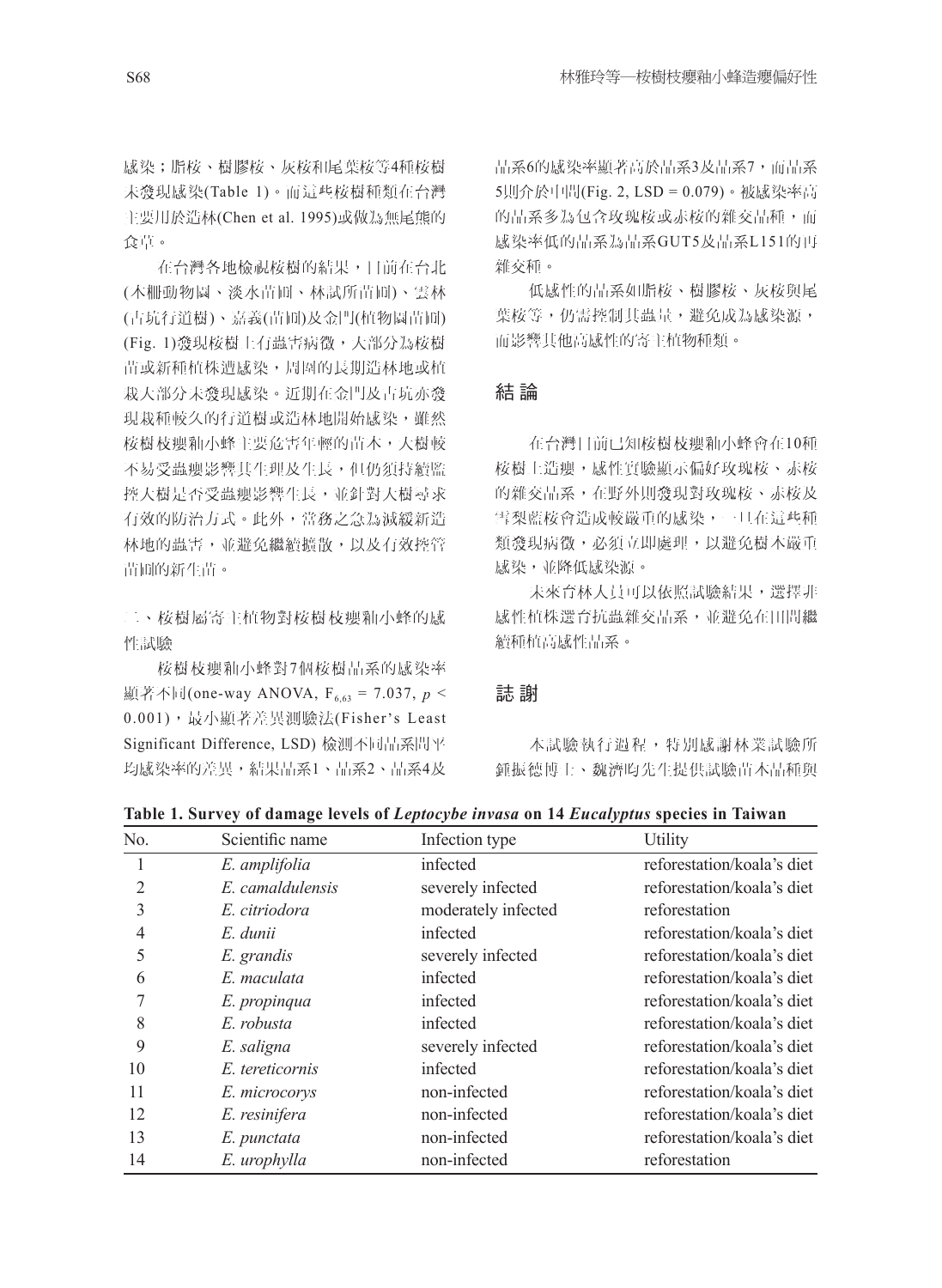

**Fig. 1. Surveys of damage levels of** *Leptocybe invasa* **in Taiwan. Solid and empty circles indicated serious infected and non-infected levels, respectively.**



**Fig. 2. Susceptibility tests of** *Eucalyptus* **species to** *Leptocybe invasa***.**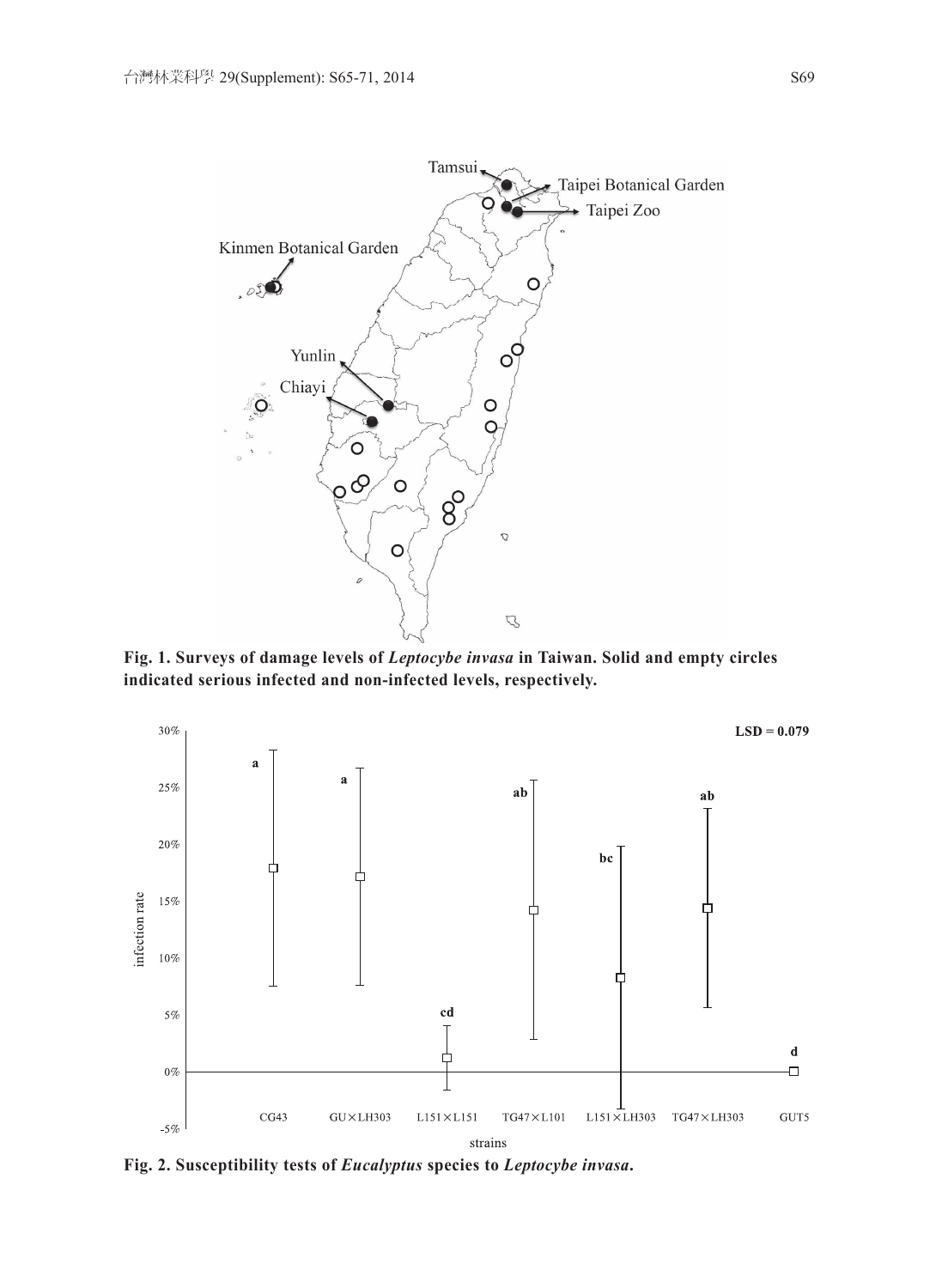建議,感謝林業試驗所黃裕星所長、何振坤組 長、吳孟玲組長、許原瑞組長、游漢明組長、 洪富文博士、吳宜穗小姐與蔡佳彬先生提供諮 詢與援助,並感謝台北市立木柵動物園金仕謙 園長、石芝菁組長、高紹文技正與周慶喜先生 協助動物園區域的野外調查。

#### 引用文獻

**Anagnou-Veroniki M, Papaioannou-Souliotis P, Karanastasi E, Giannopolitis CN. 2008.** New records of plant pests and weeds in Greece, 1990-2007. Hellenic Plant Protect J 1:55-78.

**Anon. 2013.** *Eucalyptus.* Available online at: http://baike.baidu.com/view/4888.htm# refIndex\_1\_4888. Accessed March, 2013.

**Aytar F. 2006.** Natural history, distribution and hosts of eucalyptus gall wasps in Turkey. VIIIth European Congress of Entomology, Izmir, Turkey, poster.

**Basavanagoud K, Kavithakumari N, Vastrad AS, Bhadragoudar M, Kulkarni H. 2010.** Screening of eucalyptus genotypes against gall wasp, *Leptocybe invasa* Fisher and La Salle (Hymenoptera: Eulophidae). Karnataka J Agric Sci 23(1):213-4.

**Branco M, Franco JC, Valente C, Mendel Z. 2005.** Presence of an eucalyptus gall wasp *Leptocybe invasa* (Hymenoptera: Eulophidae) in Portugal. IV Congreso Nacional de Entomologia Aplicada, Bragança, poster.

**Branco M, Valente C, Franco JC, Mendel Z. 2006.** Survey of "Eucalyptus" gall wasps (Hymenoptera: Eulophidae) in Portugal. Bol sanidad vegetal Plagas 32:199-202.

**Chen CF, Yang J, Chang TY, Horng FW. 1995.** Results of the adaptability test of twenty *Eucalyptus* species grown in Taiwan. For Res Newslett 10(3):283-92. [in Chinese].

**Costa V, Berti Filho E, Wilcken C, Stape J. 2008.** Eucalyptus gall wasp, *Leptocybe invasa*  Fisher & La Salle (Hymenoptera: Eulophidae) in Brazil: New forest pest reaches the New World. Rev Agric (Piracicaba) 83:136-9.

**Jacob JP, Devaraj R, Natarajan R. 2007.**  Outbreak of the invasive gall-inducing wasp *Leptocybe invasa* on eucalypts in India. Invasives 8. Asia-Pacific Forest Invasive Species Network.

**Javaregowda J, Prabhu ST. 2010.** Susceptibility of eucalyptus species and clones to gall wasp, *Leptocybe invasa* Fisher and La Salle (Eulophidae: Hymenoptera) in Karnataka. Karnataka J Agric Sci 23:220-1.

**Jhala RC, Patel MG, Vaghela NM. 2010.**  Effectiveness of insecticides against blue gum chalcid, *Leptocybe invasa* Fisher & La Salle (Hymenoptera: Eulophidae), infesting eucalyptus seedlings in middle Gujarat, India. Karnataka J Agric Sci 23:84-6.

**Kulkarni H. 2010.** Screening eucalyptus clones against *Leptocybe invasa* Fisher and La Salle (Hymenoptera: Eulophidae). Karnataka J Agric Sci 23:87-89.

**Kumari NK, Kulkarni H, Vastrad AS, Goud KB. 2010.** Biology of eucalyptus gall wasp, *Leptocybe invasa* Fisher and La Salle (Hymenoptera: Eulophidae). Karnataka J Agric Sci 23:211-2.

**Mendel Z, Protasov A, Fisher N, La Salle J. 2004.** Taxonomy and biology of *Leptocybe invasa* gen. & sp. n. (Hymenoptera: Eulophidae), an invasive gall inducer on Eucalyptus. Aust J Entomol 43:101-13.

**Nyeko P, Mutitu EK, Day RK. 2009.** Eucalyptus infestation by *Leptocybe invasa* in Uganda. Afr J Ecol 47:299-307.

**Nyeko P, Mutitu EK, Otieno BO, Ngae GN, Day RK. 2010.** Variations in *Leptocybe invasa* (Hymenoptera: Eulophidae) population intensity and infestation on eucalyptus germplasms in Uganda and Kenya. Int J Pest Manage 56:137-44.

**Nyeko P, Nakabonge G. 2008.** Occurrence of